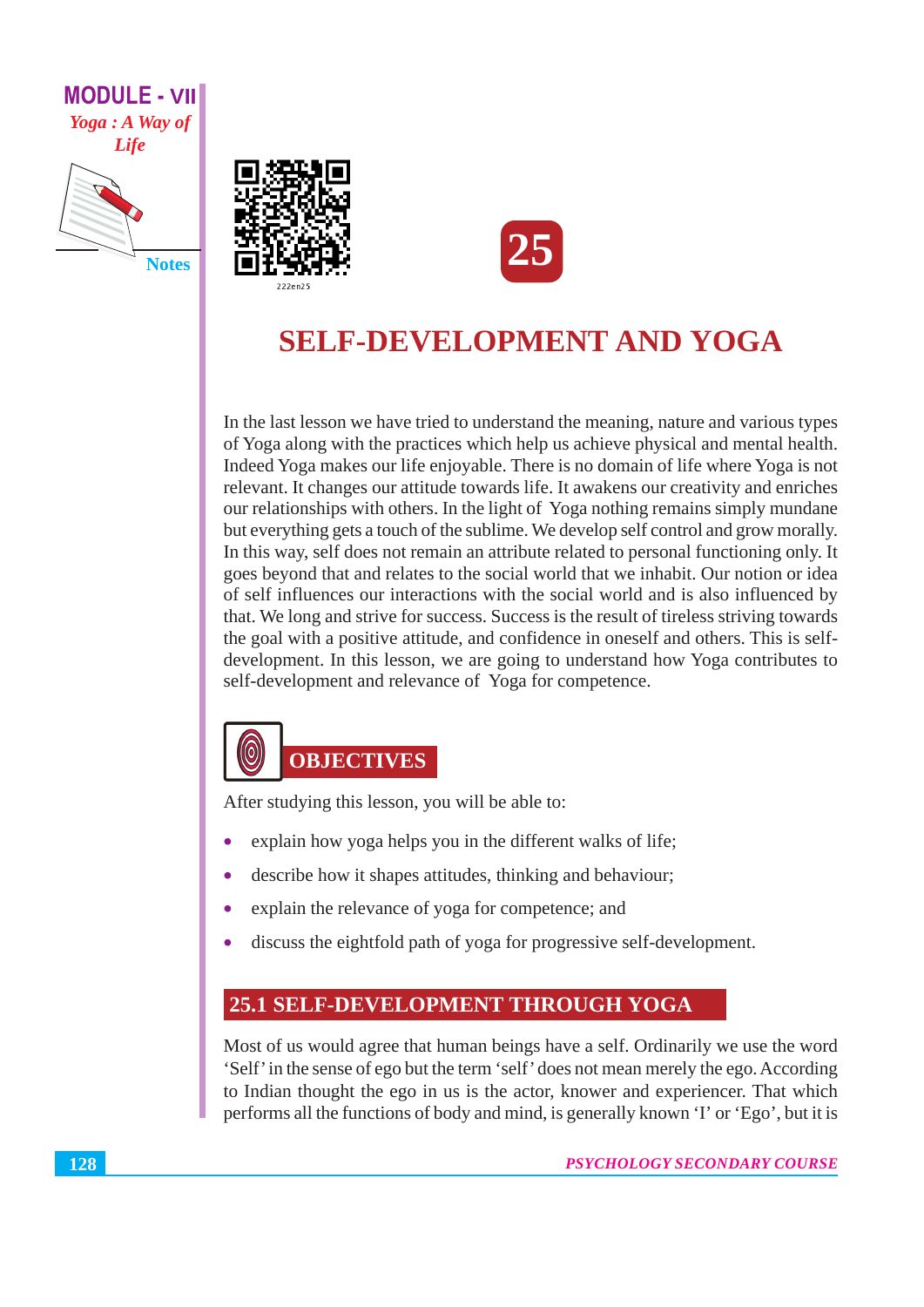only the reflection of the absolute called Brahman or pure consciousness. It is said that the ego is the image of that divine spark within us, which gives it vitality and makes it do all works mental as well as physical. It is treated as a distinct entity with its own qualities and functions. As people grow, they develop their own concept of self-which determines how they relate to others and perform various activities. We perceive others as persons, relate to them and develop friendship and other kinds of close relationships. Our self concept, however, does not remain constant, rather it changes during the different stages of life. Now let us see how the development of self occurs during the different stages of life.

**Infancy:** Children of different age groups respond differently to the images they see. Infants are found to have a visual self recognition by the age of two years but clear self awareness is not found even in the third year of age. During childhood the idea of self remains concrete

Childhood and Adolescence: During early childhood children start defining themselves on the basis of certain psychological attributes. They start thinking about attitudes. During adolescence representations of the self become much more subtle. They realize that they are not the same kind of person with everyone and in every situation. Identity provides a stable sense of who a person is and what one's values and ideals are. Many adolescents experience identity confusion. They fail to have a coherent and enduring sense of self. They have difficulty in committing to roles, values and occupational choices. Some adolescents establish their identities after considerable soul searching and introspection. Others commit early without much effort. This forecloses the process of identity development.

**Early Adulthood:** This stage of development is characterized by the challenge of intimacy v/s isolation. Intimacy refers to the establishment of a committed relationship which is enduring. It includes both romantic as well as friendly relationships. In the course of development one needs to redefine his or her role as father / mother, uncle  $/$  aunt.

Middle Age: During this stage of life people become concerned with relating to the next generation and one's contribution to society. During this period a person faces crisis of engaging with generative activities. In fact midlife crisis has become a popular phrase. It brings an interruption in the normal rhythm of life. For some, the changes are gradual and for others quite drastic in nature.

**Old Age:** In view of social mobility and disintegration of traditional family ties, many aged people lack social support and suffer from poor self concept. However, those who look back upon their life with a sense of satisfaction that they have lived it well, experience a sense of integrity. Others may have regrets and despair.

Thus we find that the notion of self assumes different forms and undergoes continuous change during one's life course. It reflects the changes in the experiential world of people. However, the views of self held are not merely representations of the



**Notes**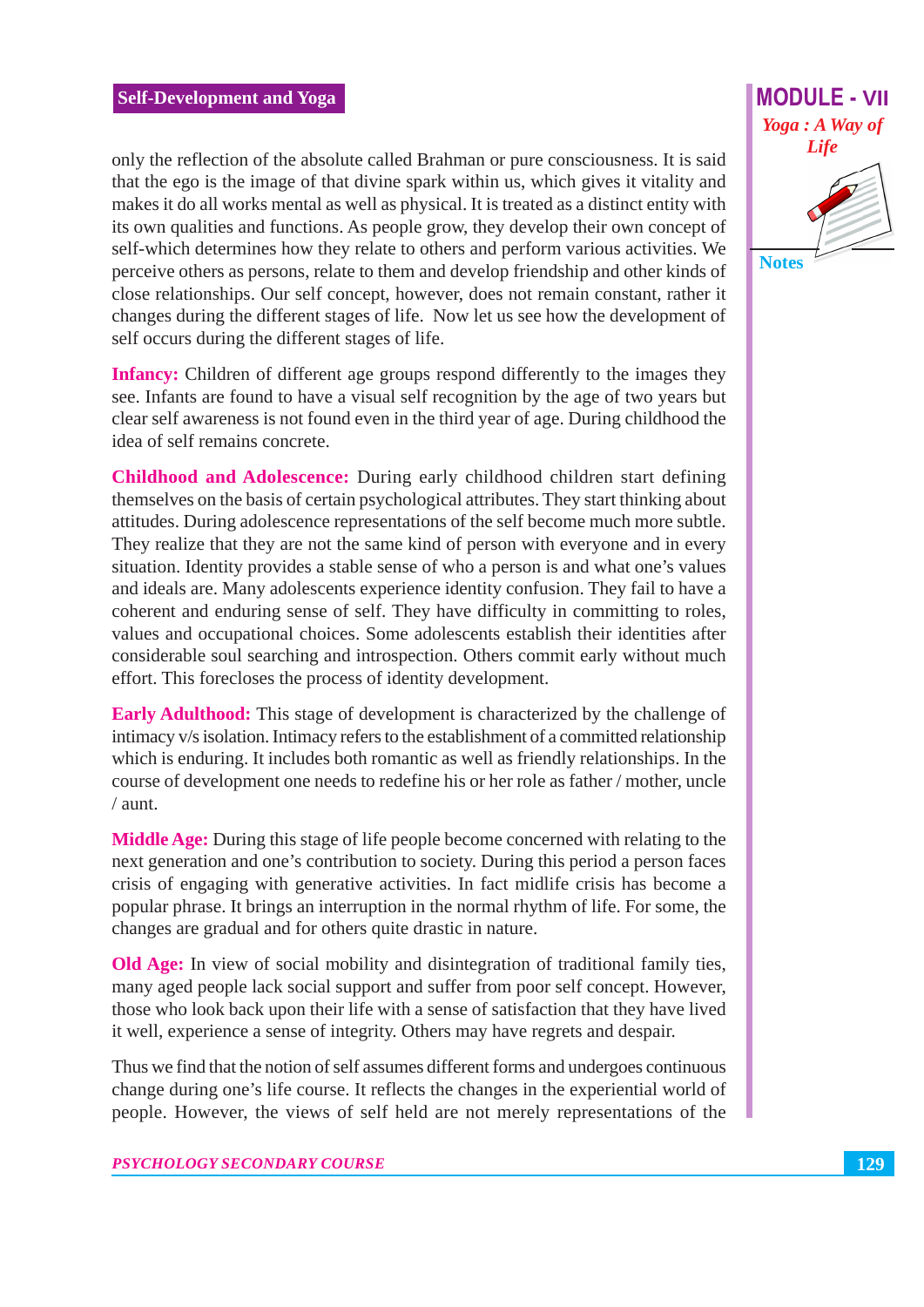## **MODULE - VII** Yoga: A Way of **Life**

**Notes** 

expectations of others. They also work as a powerful force which directs behavior and shapes interactions in social situations. Self undergoes transformation and many elements are included and excluded in one's self structure. People often strive for an ideal self. They are expected to contribute to healthy development of society to which they belong.

All famous persons across the globe have contributed to the welfare of society. They are known for their integrity. Well integrated people contribute not only to their personal growth but also to the growth and development of society.

In the first stage infants have difficulty in differentiating self from others. They cry when others cry and laugh when others laugh. After one year they gradually develop a sense of self as characterized by egocentric thinking. They help the other person in the ways that they themselves would want to be helped. Then comes third stage during which children show situation specific empathy. Finally, when they reach the fourth stage they come to relate their expression of distress to others when others are also in distress. In fact in the fourth stage only appropriate exhibition of empathy is demonstrated, that is, others get emotional support from those who show appropriate empathic reaction.

Children can learn helping behavior by imitating significant others (e.g. parents, siblings, teachers). Opportunities for responsibility taking, reinforcing desirable behavior as and when it occurs strengthens the development of pro social behavior.

Yoga in the development of 'Self' can play a very important role. Through yogic asanas, pranayama and meditation the body, mind, vital force and intellect are properly nurtured which results in healthy development. It enhances self esteem, self confidence and self respect. Yoga is actually a systematic and properly regulated way of life. Let us see how yoga is useful in involving our selves in day-to-day activities like studies, relationships with other members of society, success at work place and maintenance of our health. Our attitudes, thinking and behavior also reflect our sense of self. We will study in the next section how yoga is helpful in shaping our attitudes, thinking and behavior.

# **INTEXT QUESTIONS 25.1**

#### Fill in the Blanks

- 1. Visual self concept is found in
- 2. During early childhood children start defining themselves on the basis of
- 3. During middle age a person faces crisis of
- $\overline{4}$ . \_ can play a very important role in the development of self.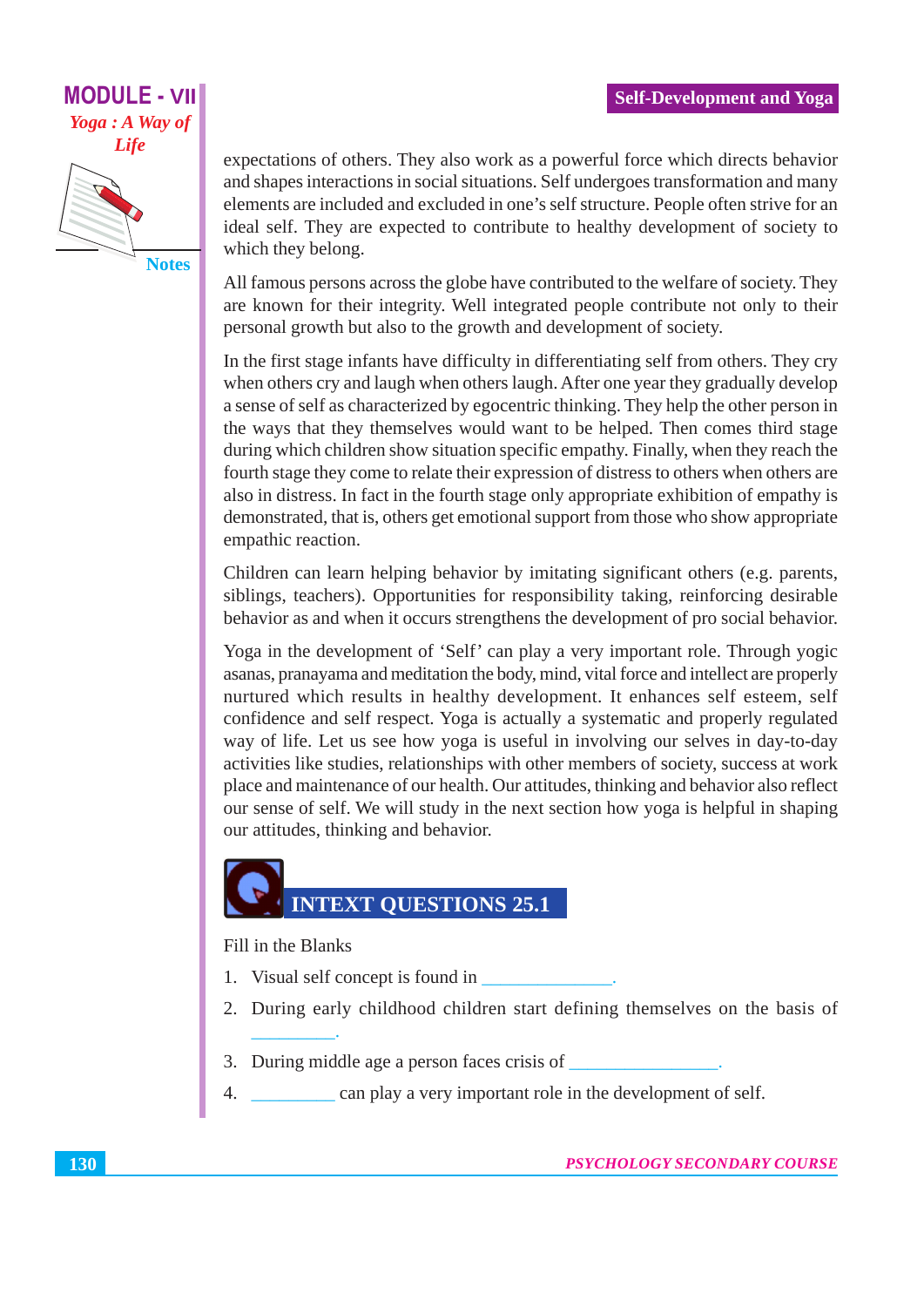#### **25.2 APPLICATIONS OF YOGA IN DIFFERENT WALKS OF LIFE**

a) Studies: The main hurdle in preparing for our studies is that we study for hours together and still retain hardly anything because our mind wanders and does not remain fixed on the task of learning the lesson.

In the practice of Yoga, when we learn to perform Asana and Pranayama, our breathing becomes long and deep. We focus our attention on a particular spot. When this focused mind is applied to studies, it grasps the ideas and concepts better. It can retain the learning material more effectively. In other words, Yoga improves our learning and memory. When we appear for examination, our mind is cool and composed. So an unexpected question does not disturb us.

Even if we study very hard sometimes we do not get the expected results and our mind gets clouded by anxiety and depression. Regular practice of Yoga – frees us from depression. Yoga teaches us how to involve our self in doing our best and leave the rest in the hands of the Lord.

- b) Relationships: Our relationships with persons around brings to us both joy and pain. We are constantly seeking fulfillment through friends, family members and colleagues at our work-places. When we practice yoga, co-operation takes the place of competition. Instead of making constant and unreasonable demands from others, we learn to give selfless love to others. While making friends, we learn to give greater importance to the inner qualities than to outer appearances. The sage Patanjali gives important advice regarding our reactions in relationships. He says, 'Make friendship with those who are awake to the higher values of life and try to put them into practice. There is less likelihood of misunderstanding in their company. For those who are in misery, we must have compassion. We should not be self-centered. We should feel happy in the progress and prosperity of others. There should be no shadow of envy or rivalry in our minds. Towards the wicked, we should have indifference. It is not worth spending your precious energy – mental or emotional on their bad deeds'. Being intolerant towards others and getting irritated unnecessarily spoils our mind. We can be aware of our reactions towards others and develop a habit of giving a positive response to even a negative situation, that is, emotional balance. This can be achieved only by practicing yoga regularly.
- c) Work: Work or employment should be seen as a joyous opportunity for self expression and growth. What do we see in the offices? Boredom, clock watching, politics, fights between workers and management! Our work should be seen in terms of what we can give to it rather than what we get from it. Good posture, deep breathing and gentle stretching will help you to keep relaxed at the work-

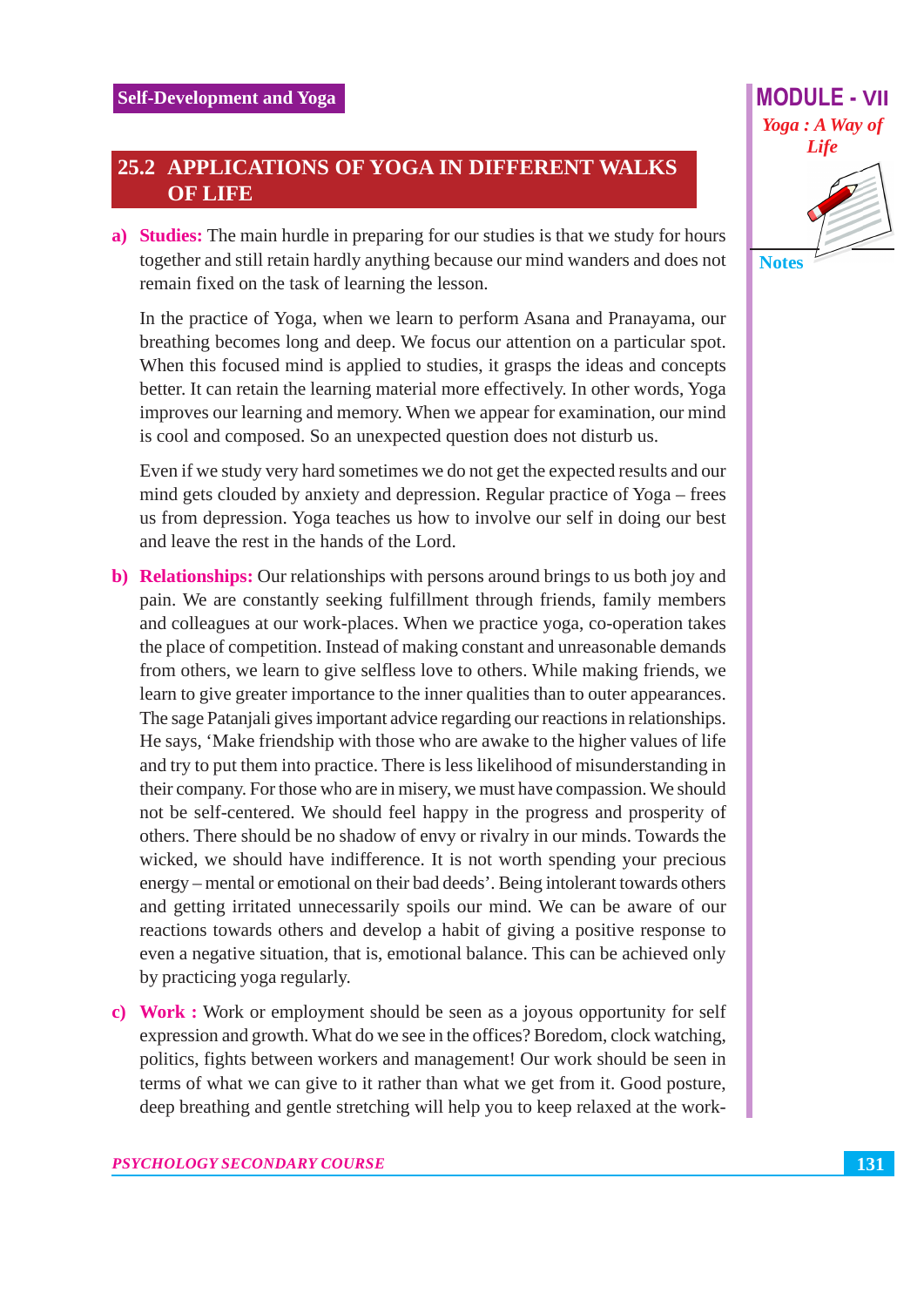

**MODULE - VII** 

**Notes** 

place. Pausing for a moment and watching your breath immediately makes you relaxed. It is good to be creative in your work. Try to find new ways of doing things. Learn to enjoy even the routine work. Gita says that the art of doing work in an excellent way without expecting fruit is Yoga.

**d**) Health: Why do we fall ill? Usually it happens because of some kind of imbalance in our physical and mental systems. Conflicts create blockages in the flow of life-force or Prana leading to diseases. Illness, depression, sulkiness all are the symptoms of negativity and obstructions in the flow of life-force. Through pranayama and meditation, we gradually free ourselves from the negativity and re-experience our natural state of vibrant health and energy.

Usually, the life-force or Pranic energy flows in the body where it is needed without our conscious control or even awareness on our part. It is possible through the use of will and Yogic techniques to direct the life-force wherever we want. It is possible to energize the whole system, heal the injured or diseased area or even heal others. Will is the master switch that draws the Pranic energy into the body and directs it to flow wherever it is needed. The connection between human will and life-force is the key to healing.

# **INTEXT QUESTIONS 25.2**

- 1. How does Yoga help us is our studies?
- 2. How should one perceive work?

#### 25.3 HOW YOGA SHAPES OUR ATTITUDES, THINKING **AND BEHAVIOR**

Everybody feels that he or she should become a happy and successful person. Our happiness and success depends on the pattern of our attitude, thinking and behavior. Yoga assures us that our dream can be fulfilled provided we acquire certain healthy attitudes and habits of thinking and living. The ancient wisdom can be turned into some practical hints for joyous and effective living. Some of them are as follows.

a) Let us not complain about our environment: Some people may not be happy with their parents, their financial status, or social status. They may not be happy about their physique, looks and brain. They always look at others, envy them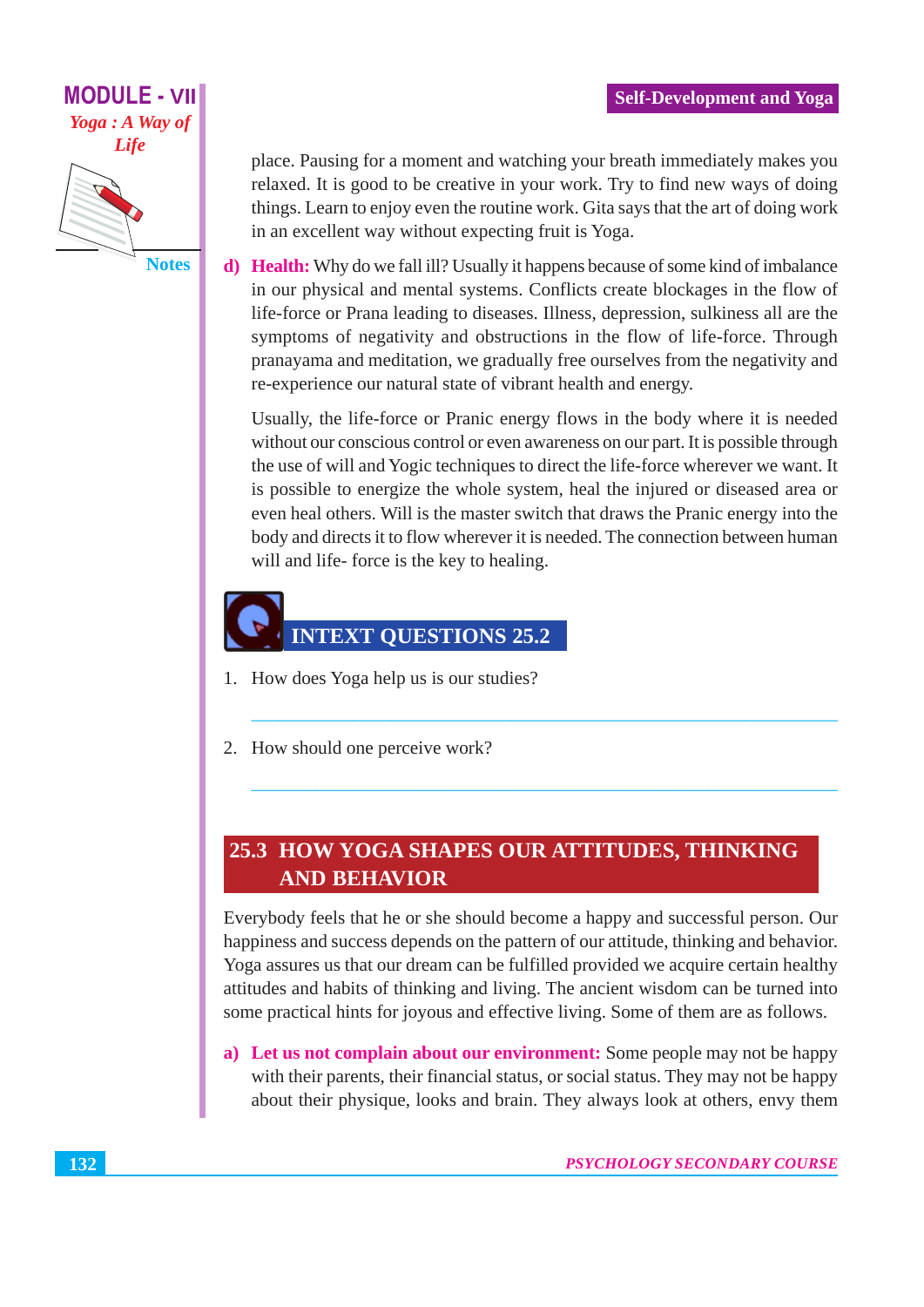and feel sad! They think, if only "I had a mother like that", 'or' "Had I been in the place of that scholar or that champion!". It is not healthy to complain about what we have; it is good to think of how we can make the best of it. Many great persons in the world fought against physical disabilities and adverse circumstances and became successful.

Everyone of us is gifted in some way or the other. Let us find out our own gift. It may not be academic intelligence, it may be social or other type of intelligence. We may not be good with books but we may be very good with machines, which is equally valuable. We may have a potential to become a singer, a painter or a stage-actor. Let us have a goal and take steps to move towards it. Yogic techniques make our body, mind and intellect strong. We become competent to take decisions.

b) Let us train the body first: Yogasanas shake off our lethargy and idleness. They bring fresh vigor to our body. They free us from tensions and diseases, so that we can focus our attention totally on our goal.

How do we train the body? Let us take care of our food. Let us avoid eating very less or eating unnecessarily. Select the food that agrees with us and brings harmony to our body. Digestion of food, its assimilation in the body and excretion of unwanted stuff, must be regular. Rest and proper sleep is also necessary to keep our body fit.

- c) Let us train our mind: Self-education is very important in Yoga. If we train our mind to become strong, it will be strong. If we let it be weak like a pampered child, it will become weak and brittle. It would collapse at the smallest shock. Let us avoid self-pity because it makes us weak. Let us avoid all kinds of negative thoughts like envy, jealousy and narrow-mindedness. Some students do not exchange notes because they feel that somebody would 'steal' their knowledge! They forget that the more we give, the more our knowledge grows! Also, let us give up the ideas of dependence. There is no person or thing in the world without whom or without which it is impossible for us to live. Nothing is indispensable. There are persons, communities and nations who have rebuilt life from ashes. Japan is one of the living examples, why can't we?
- d) Let us train our intellect: If we don't give challenging work to our intellect, it gets rusted, it loses its capacity to do mighty things. In fact we do not use our brain to the fullest extent. If the brain does not get enough exercise, it gets tired easily.

Seeing dreams and exerting all our energies to fulfill them makes our intellect strong. Let us teach our intellect by taking wise decisions and staying firm with our decisions.

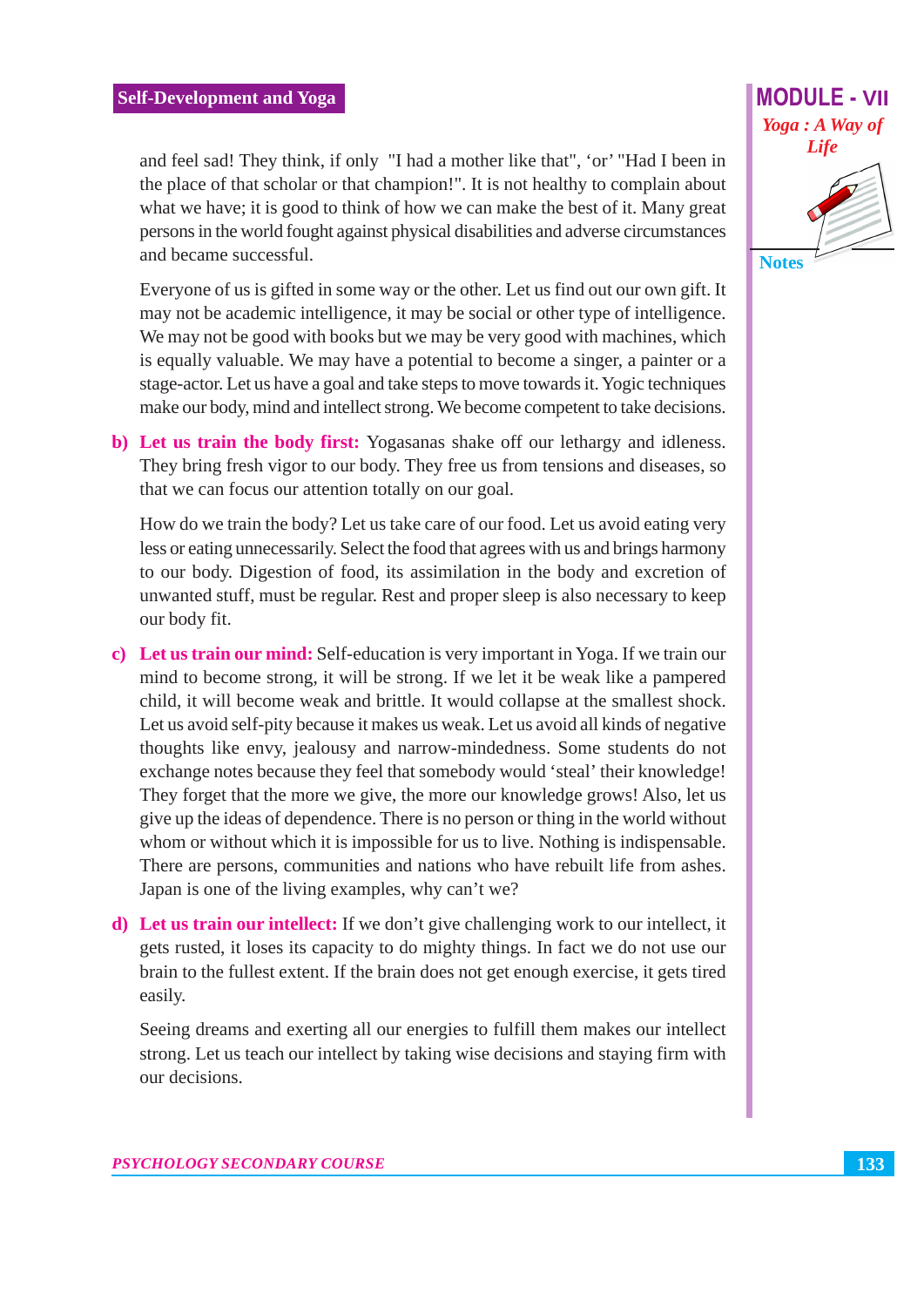#### **Self-Development and Yoga**

### **MODULE - VII** Yoga : A Way of



**Notes** 

### **INTEXT QUESTIONS 25.3**

Match the Columns:

 $\mathbf{A}$ 

- 1. One way of becoming happy is
- 2. Eating unnecessarily
- $\overline{\mathbf{B}}$
- a) thinking habits and character
- b) make your mind brittle
- 3. Negative thoughts environment
- c) not complaining about your
- 4. There is strong relationship between d) causes accumulation of fat on body

#### 25.4 YOGA FOR MOTIVATION AND EXCELLENCE: **IN ACTION**

A poet has said:

#### Heights that great men reached and kept were not achieved in a single flight. They, when their companions slept strove upward in the night.

We, in our respective field, can make a resolution to ourselves that whatever we do, it will be of excellent quality. May it be teaching or typing, plumbing or fitting. Yoga can train the body and intellect for development of self to achieve excellence and competence in action.

One of the definitions of Yoga given in Gita is योग:कर्मसु कौशलम्. Yoga is excellence in action. Excellence in action does not come without motivation.

Why do we work? There are two reasons: One is visible. You work because you get money. The second is invisible. You work because you enjoy work, it increases your self-respect, people appreciate you, you are proud that you are given responsibility and try your best to rise to the occasion.

When we read the life stories of great men and women, we realize that they kept a lofty goal as the pole star of their life and strove hard to reach it. They had no place for laziness in their life. They could not afford to get entangled in clumsy and demanding relationships. With singleness of purpose, they ultimately achieved their goal. This is Yoga. This harnesses all your energies in a particular direction, keeping your instruments i.e. body, mind and intellect ready and sharp for the work undertaken. Great men see great dreams and make great effort to realize them.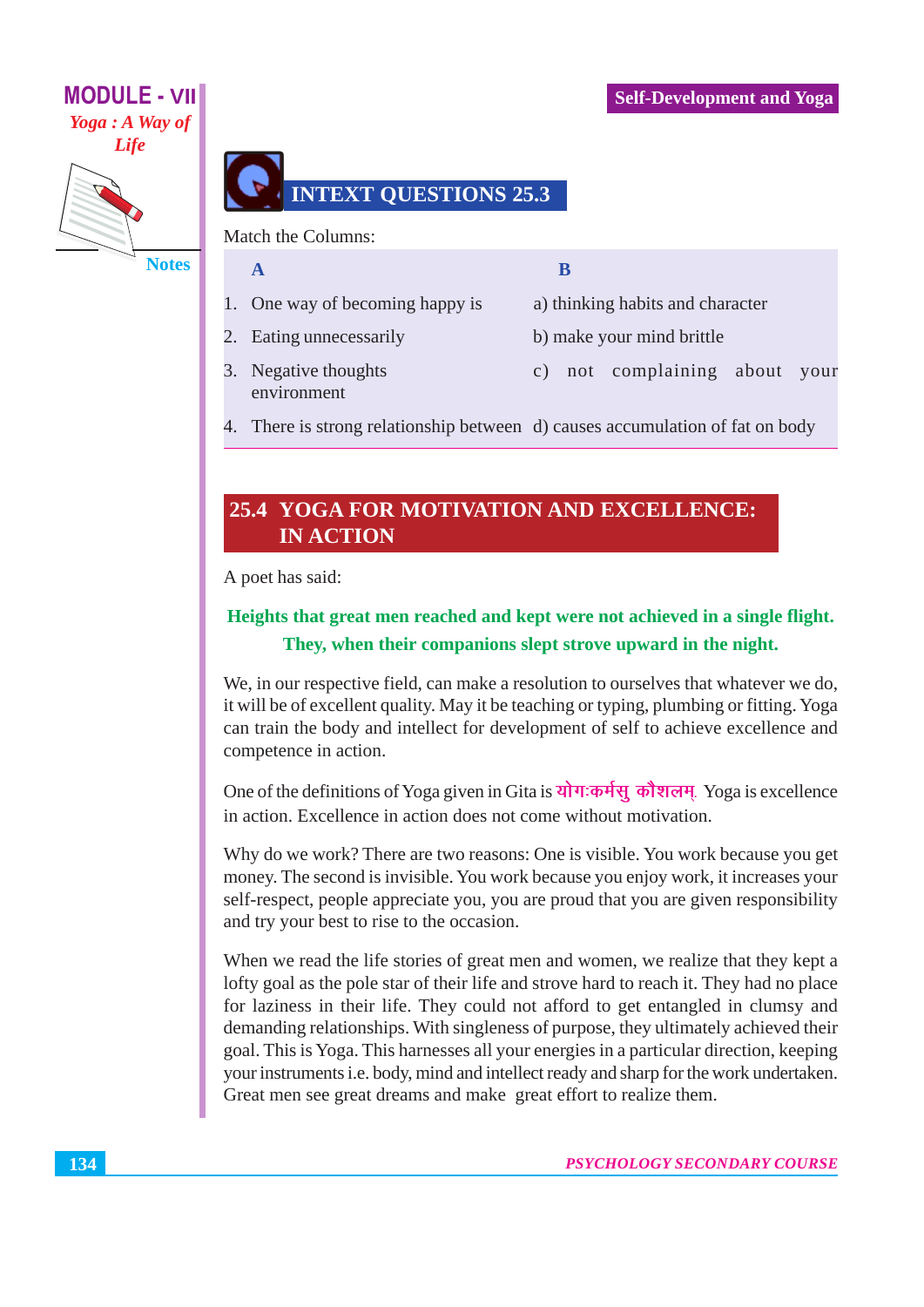

State whether the following statements are True or False:

- 1. According to Gita Yoga is excellence in action.
- 2. Great men and women could be great without any goal in life.
- 3. Yoga harnesses our energies in a particular direction.

#### **25.5 PATANJALI ON MIND: ITS NATURE, FUNCTIONS AND STATES**

Yoga was compiled in a concise form by Sage Pataniali. This compilation is called Yoga Sutra. It tells us about the nature of human mind and its functions. It analyses the causes of turbulence and suggests the ways of overcoming them. It enlightens us on how to reach the state of oneness with energy or Supreme Consciousness that pervades the entire universe. According to Yoga Sutra mind comprises of four faculties namely Manas, Buddhi, Ahankar and Chitta. These are called Antahkaran. Manas or mind makes Sankalpa (I will do this) and Vikalp (What, if this does not work?) *Buddhi* or intellect makes decision in the light of previous knowledge and wisdom. Ahamkar or ego is the centre around which all emotions, memories and thoughts are organized. Chitta is that consciousness on which the waves and ripples of various reactions are generated. Vikalpa and Chitta or consciousness is seen as the birth place of all mental reactions.

#### **Ever-changing States of Mind**

Our mind is found in the following states:

- 1) **Kshipt:** Most of the time our mind is thrown out to some object of interest in the process of experiencing the world. Such totally outgoing mind is called Kshipt (Literally-thrown out).
- 2) Vikshipt: Our consciousness or awareness sometimes goes outward and with effort, it turns inside, but again it goes out. So, in Vikshipt state our mind plays 'in and out'.
- 3) Moodha: When we are not alert, and our awareness appears to be nonfunctioning. This state is *Moodha*. A person out of his mind, in coma or in a fit has *Moodha* state of mind.
- 4) Ekagra: While practicing Yoga, you learn to concentrate your awareness on a particular object. Here the state of consciousness is *Ekagra* which is very useful for day-to-day functioning and for higher goals. When mind becomes *Ekagra*, it is a major achievement. Yoga helps in achieving this state of mind.

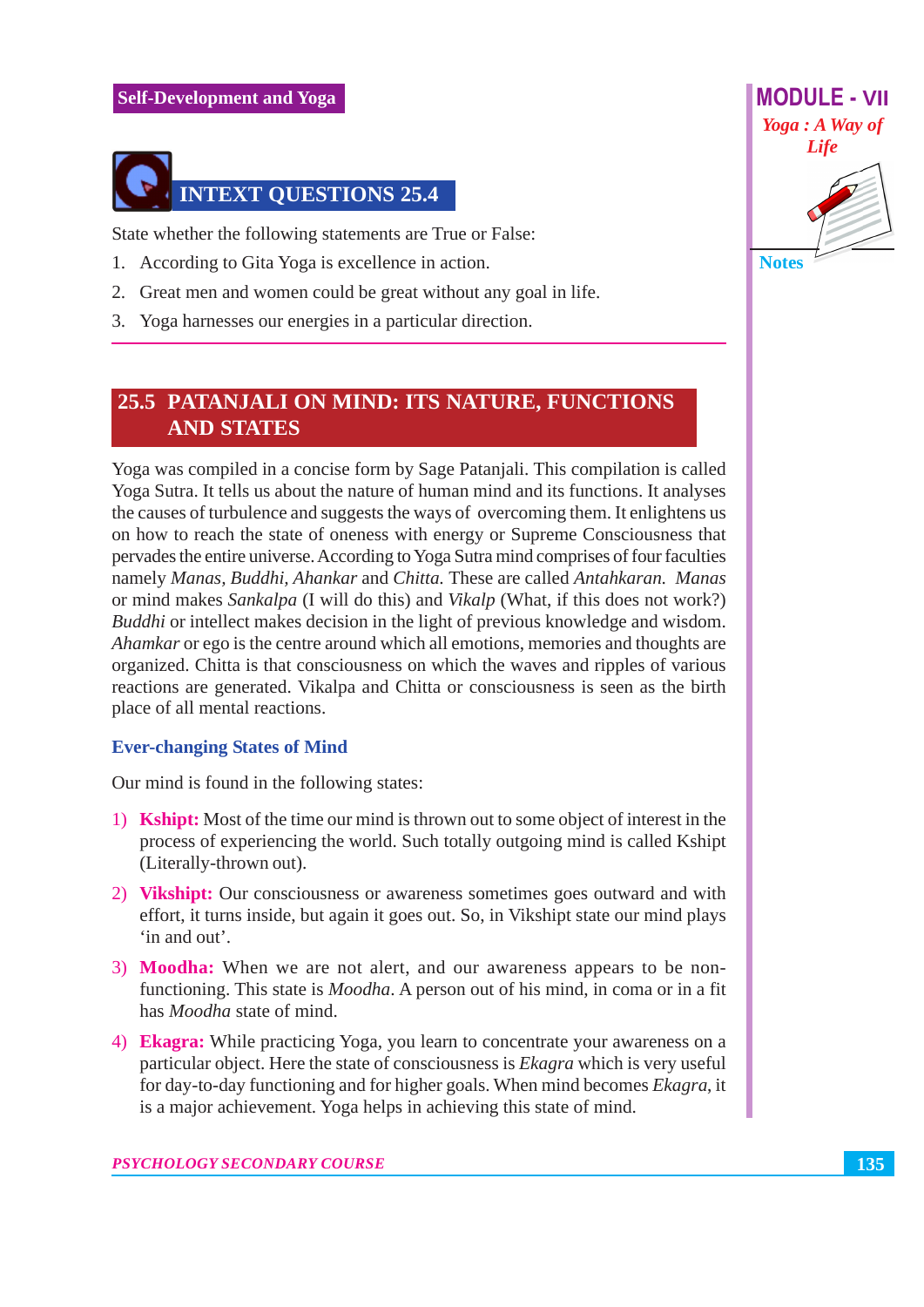#### **Self-Development and Yoga**

# **MODULE - VII** Yoga: A Way of **Life**

**Notes** 

#### **Relatively Steady States of Mind**

Besides the ever changing states of consciousness, there are some relatively steady and regular states as well.

- 1) **Jagriti:** Full awareness with conscience (Vivek).
- 2) Swapna: A state of dream where some people play wish fulfillment game.
- 3) Sushupti: Deep and dreamless sleep.
- 4) Tureeya: This is the state of deep meditation in which a person becomes oblivious of space and time. Suppose he or she sits for meditation and enters Tureeya level of consciousness. During this state a person's consciousness becomes one with the Divine or universal consciousness.

### **INTEXT QUESTIONS 25.5**

- 1. Who is the author of Yoga Sutra?
- 2. What are the different states of mind?

#### 25.6 THE EIGHT-FOLD PATH OF YOGA

Patanjali has given a detailed account of the eight-fold path of Yoga.

There are eight steps that you have to follow if you want to lead life with health and well being. These steps are called eight fold path of Yoga. These are referred to as the limbs of Yoga.

Following are the eight steps of Yoga with their brief descriptions.

- 1. Yama: In general, Yama is exercising restraint on our lower animal like instincts. For instance, overcoming greed, lust, anger and envy and never acting based on these impulses. Yamas are five rules of behavior which purify one's mind and behavior. They also have social relevance. अहिंसा सत्य अस्तेय ब्रह्मचर्य अपरिग्रहाः यमाः (पतंजलि योगसूत्र 2.30)
	- (i) **Ahimsa:** It involves not hurting anyone including animals, plants and the so called non-living being like things that you use. It means non-violence in thought, word and deed. You must learn to respect everyone and everything around you.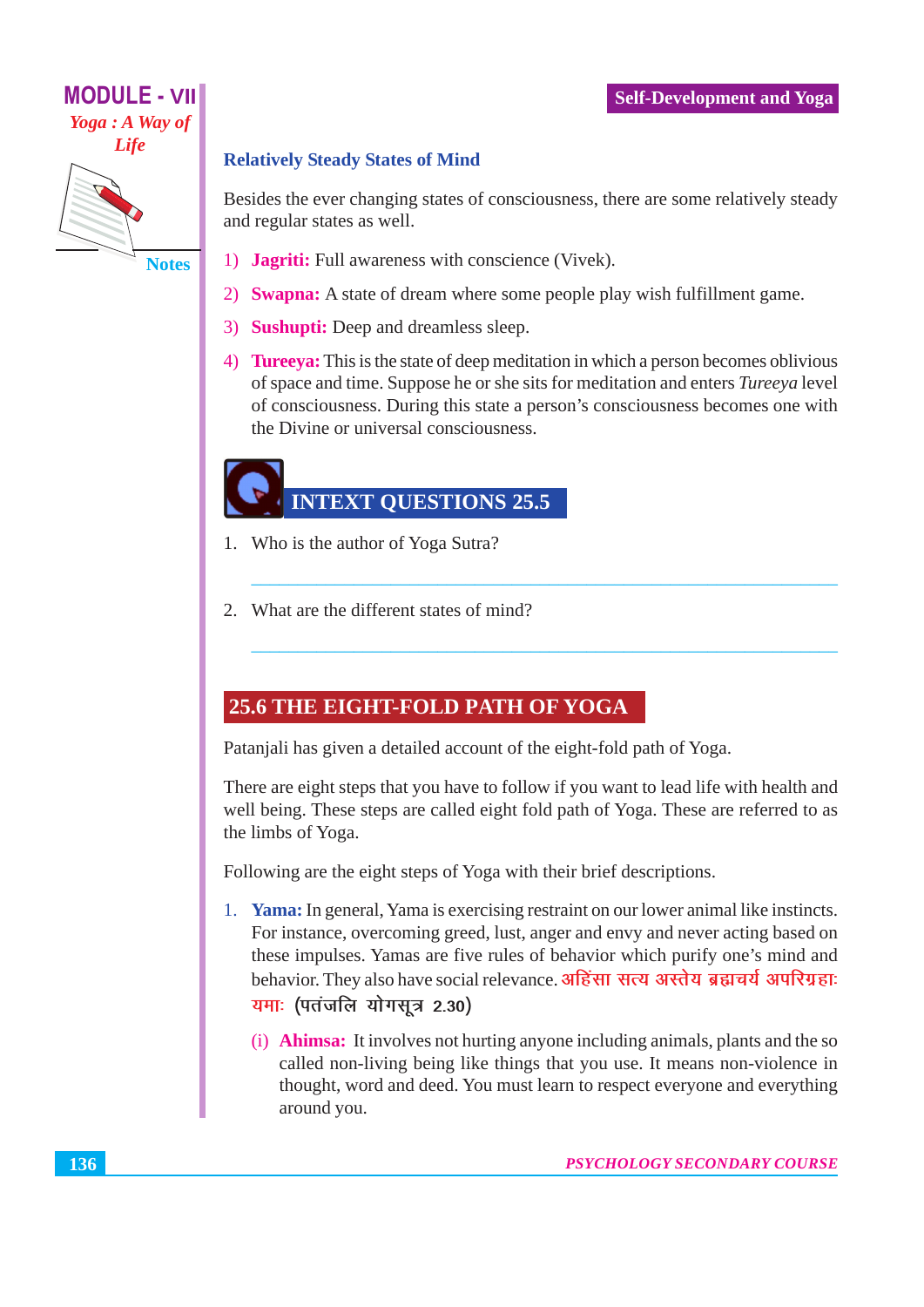- (ii) **Satya (Truth):** To speak truth, we should mean what we say. Our words should be gentle and free from deception. They should be uttered with the desire to do good to others. We see many types of deception in society like corruption and adulteration and malpractices in medicine causing deaths of innocent people, selling the secrets of our country to enemy countries – all these are forms of untrue behavior. It is socially harmful and dangerous to one's integrity.
- (iii) Asteya (Not stealing). Some times there is temptation to grab money which does not belong to us. There is tendency in some people to take bribe. They take money for what they are already being paid. Some people steal credit and happiness of others. All this is theft. To keep away from all these temptations is non stealing.
- (iv) **Brahmacharya** (Restraint on sex related activities): As there are temptations of money, there are temptations of indulging in unethical sex. In fact this energy can be fruitfully used for one's personality development *i.e.* development of one's physical prowess and mental faculties. This is Brahmacharya. In this way you channelize your energy for individually satisfying and socially useful purposes.

Marriage and householder's life can be equally pure if its sanctity is taken care of. Husband and wife should be loyal to each other. Thoughtless sex can invite incurable diseases like AIDS, So, Sage Pataniali very rightly emphasized on the importance of Brahmacharya.

(v) **Aparigraha:** Aparigraha also means not to store more than what you need, because by doing that you may be depriving those who are in genuine need of the object.

Now we will discuss Niyamas

- 2. Nivama: Nivamas are mainly for purifying the body and mind. They are practiced on individual basis.
	- (i) **Shauch**: keeping your body and mind clean. Taking a bath everyday, cleaning teeth and drinking pure water. It covers activities like healthy food including grains, fresh green vegetables provide all the necessary ingredients like starch, fats, vitamins, salts and minerals give staming and strength to your body. So Yoga advises us to eat healthy food. It also expects you to be regular in your toilet habits so that your body is free of toxins (harmful substances).

Shauch also means purity of mind. Our sages have recognized six enemies that make our minds impure. These include Kama – excessive desire, Krodha - anger, Lobha - greed, Moha - temptation, Mada - ego and Matsar - jealousy. Shauch means keeping away from these six enemies and filling one's mind with noble thoughts.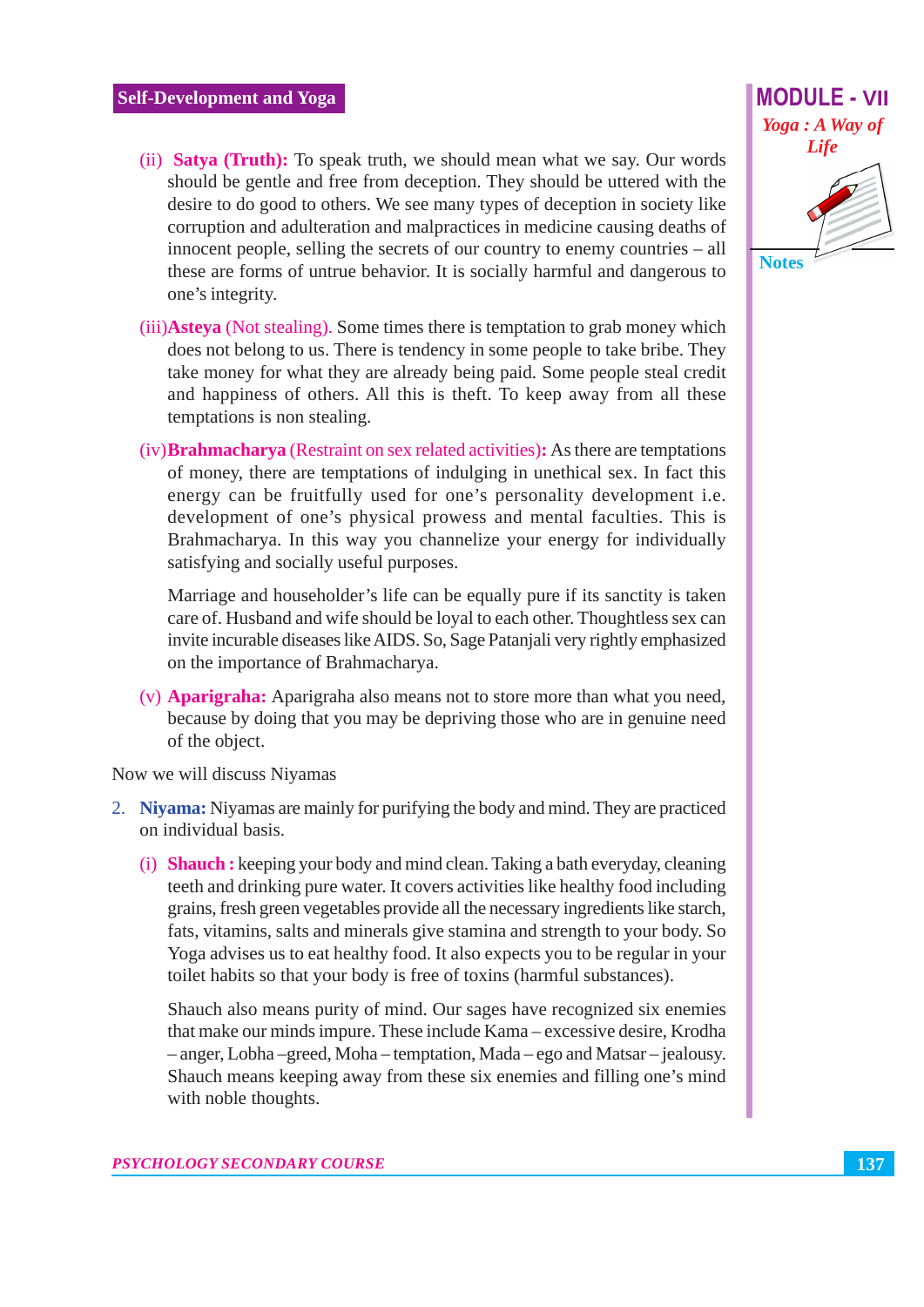

- **Notes**
- (ii) **Santosh:** It means contentment. You should do your best in every undertaking and be happy with that. There are certain factors which are beyond your control so if you achieve the expected success, that is fine and if you do not achieve the expected success that also fine. Joy is lies doing the work itself.
- (iii) **Tapa:** The literal meaning of Tapa is penance. When our exams approach we generally give up seeing movies and T.V. We do not waste time in chatting with friends. To achieve a goal we have to make sincere effort, and give up certain pleasures. This is Tapa. While treading the path of Yoga, we have to control our desires and concentrate our mind.
- (iv) **Swadhyaya:** It literally means self-study. Here it means studying the principles related to Yoga. If we do not understand it all by our selves, we may seek the guidance of experts. Swadhyaya not only means reading literature related to Yoga but also contemplating on the principles of Yoga.
- (v) **Ishwar Pranidhan:** It means being in constant contact with God by chanting or by keeping in mind all the time that our actions are in the worship of the Lord. Lord is the witness of everything we see, do and experience.
- 3. Asana: Patatanjali defines Asana as that posture in which we can sit comfortable for the Yogic practices, with our head, neck and back in a straight line. Since Yoga is vitally related to our nervous system, our spinal cord should be in the right position. Squatting on a mat or sitting on your knees is usually prescribed for yogic practice (Sukhasan, Sahajasan or Vajrasan). The yogic tradition gives us 84 Asanas to keep our body and nerves supple. As we take care of our vehicles and instruments, so we must take care of the body. We must give it proper exercise. Hence, there is a need to do Asanas. They build our resistance to diseases and keep us fit.
- 4. Pranayama: Pranayama is getting control on our Pranic energy through the regulation of breathing. Inhaling air is called *Poorak* in Yoga. Exhaling air out is called Rechak. Stopping for a few seconds before exhalation is called *internal Kumbhak*. Kumbhak should not be done for more than five seconds. Pranayama should be done under expert guidance. Otherwise, instead of being useful, it can become harmful.



Fig. 25.1: Pranayama

Along with air we also take in the vital energy from the atmosphere which is called Prana or the life-force, breathing rhythmically improves your blood circulation and circulation of Pranic or vital energy in the body. It is a systematic, scientific process of managing our vital force and an art of utilizing it fully for an allround development of our personality.

5. Pratyahara: It literally means withdrawing. In Pratyahara we withdraw the senses from their external objects and turn them inward. We have five main senses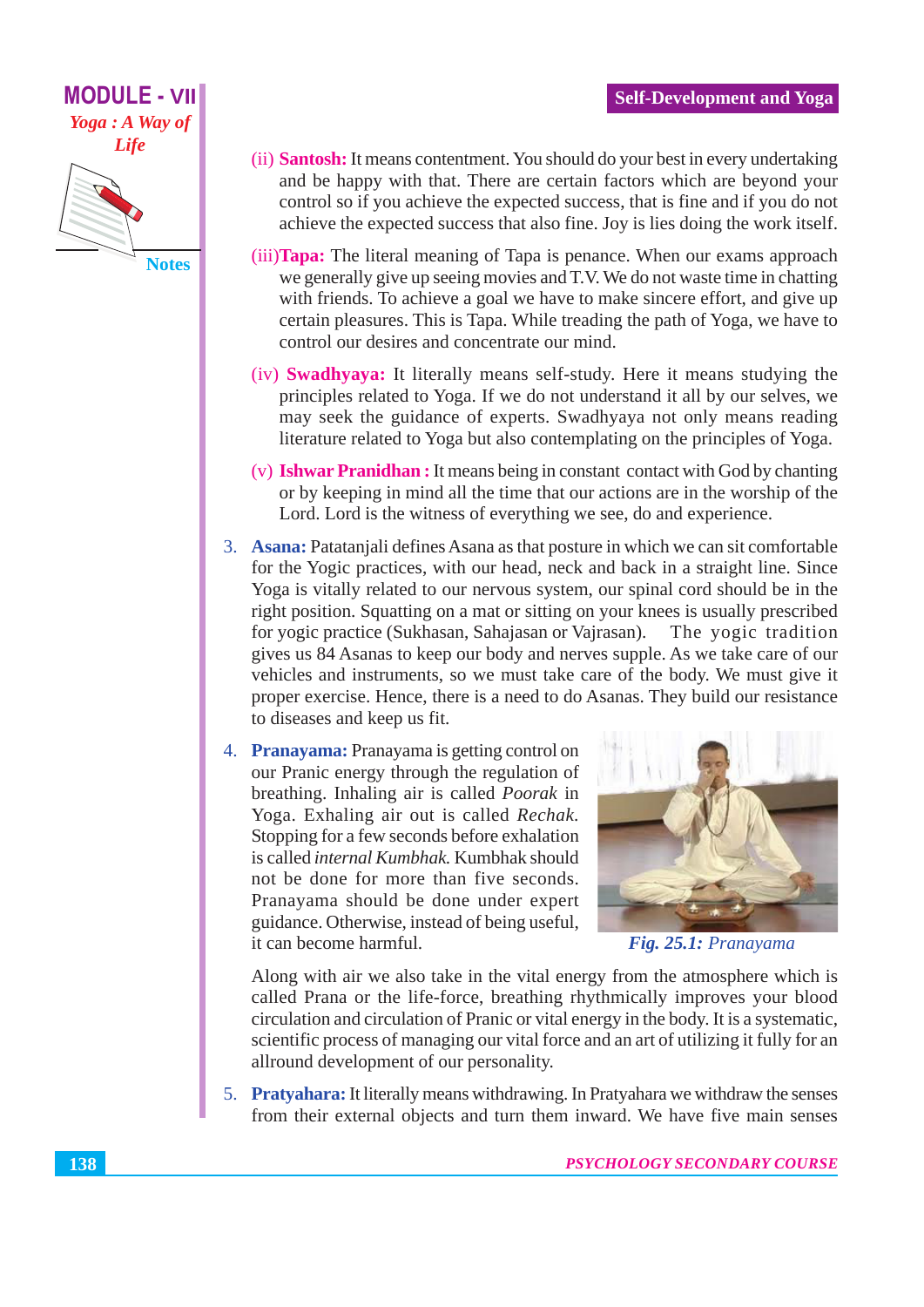which are sight, smell, hearing, touch, and taste. In Yoga we train our sense organs to remain quiet. Yama, Niyama, Asana, Pranayam and Pratyahara are called external aids to Yoga. For the next steps, you have to go still deeper. So they are called as internal aids.

- **6. Dharana:** Dharana is focusing of mind on a particular object. The object may be a part of our body like the midpoint of our eye-brows or it may be outside our body like a flame of a candle or moon or an image of the Lord or a saint. Our attention should be focused on either an internal or external object. This practice improves concentration which helps in studies and professional life.
- 7. Dhyana: When one learns to maintain Dharana or attention on a single object for a relatively longer period, that steady contemplation is called Dhyana or meditation. In Dhyana, we are aware of being a witness to what is happening in our minds. But we are not emotionally or intellectually involved in those happenings. This is also called Meditation. It is the best medication for all mental agitations.
- 8. Samadhi: In Samadhi, the mind is so deeply absorbed in the object of contemplation that it loses itself in the object and has no awareness of itself. Only when one comes out of Smadhi he/she realizes



**Fig. 25.2: Dhyan** 

that it was a state of Samadhi where sense of time and space was totally absent. In Samadhi the individual consciousness is absorbed with pure consciousness.

A person who progresses along this eight-fold path of Yoga successfully and becomes an evolved person. He or she is free from anger, lust and other vices. S/ he becomes a lover of the entire humanity. S/he does his/her own duty with great excellence but is not at all proud of his/her achievements. S/he becomes an instrument in the hands of the Lord. This eight fold path is not for a chosen few. Everybody can tread on it.

# **INTEXT QUESTIONS 25.6**

#### Match the following:

- 1. Satya (a) Restrain on sex-deisre
- 2. Asteya (b) Non-violence
- 3. Aparigraha  $(c)$  Truth
- 4. Ahimsa (d) Non-hoarding
- 5. Brahmcharya (e) Non-stealing

#### **PSYCHOLOGY SECONDARY COURSE**

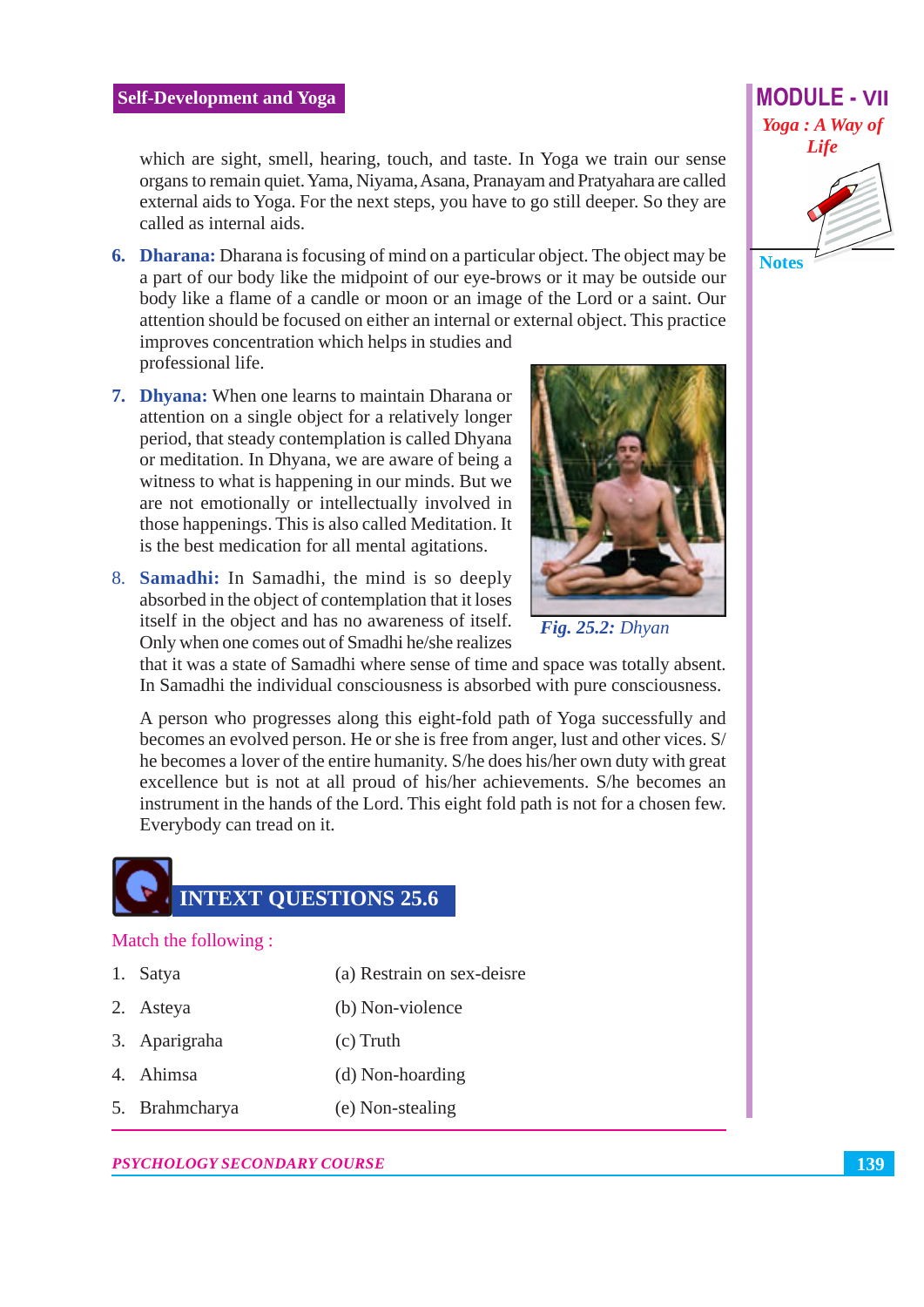### **MODULE - VII** Yoga : A Way of Life



**Notes** 

# **WHAT YOU HAVE LEARNT**

Patanjali defines Yoga as that state of consciousness where there are no ripples of thoughts or emotions. In this state our mind becomes one with the universal mind. Patanjali compiled all knowledge of Yoga in concise form. In 196 Sutras, he explained the nature of mental faculties and eight-fold path of Yoga.

#### The eight-fold Path is as follows :

- 1) Yamas : Attitudes and rules for Yogic life in social context.
- 2) Niyamas: Attitudes and rules for individual purity.
- 3) Asana : Right posture to keep the body fit and mind alert.
- 4) Pranayama: Controlling the in going and out going pranic energy through breathing.
- 5) Pratyahara: Shutting down the sense from outside and withdrawing inside.
- 6) Dharana : Concentration on a particular object.
- 7) Dhyan : Staying there for a long time.
- 8) Samadhi: Being one with the object of meditation.

This is the process of purification. In pure consciousness God cosmic consciousness is reflected. When this happens there is great change in one's life. In this state one enjoys supreme joy and becomes an epitome of all divine qualities like love, compassion etc.

By practicing yoga every one can gain mastery over the body and mind. Then, nothing remains impossible for him/her.



- 1. Which are the relatively steady states of mind?
- 2. Explain how yoga shapes our behaviour.
- 3. Describe Niyama.



#### 25.1

1. infancy